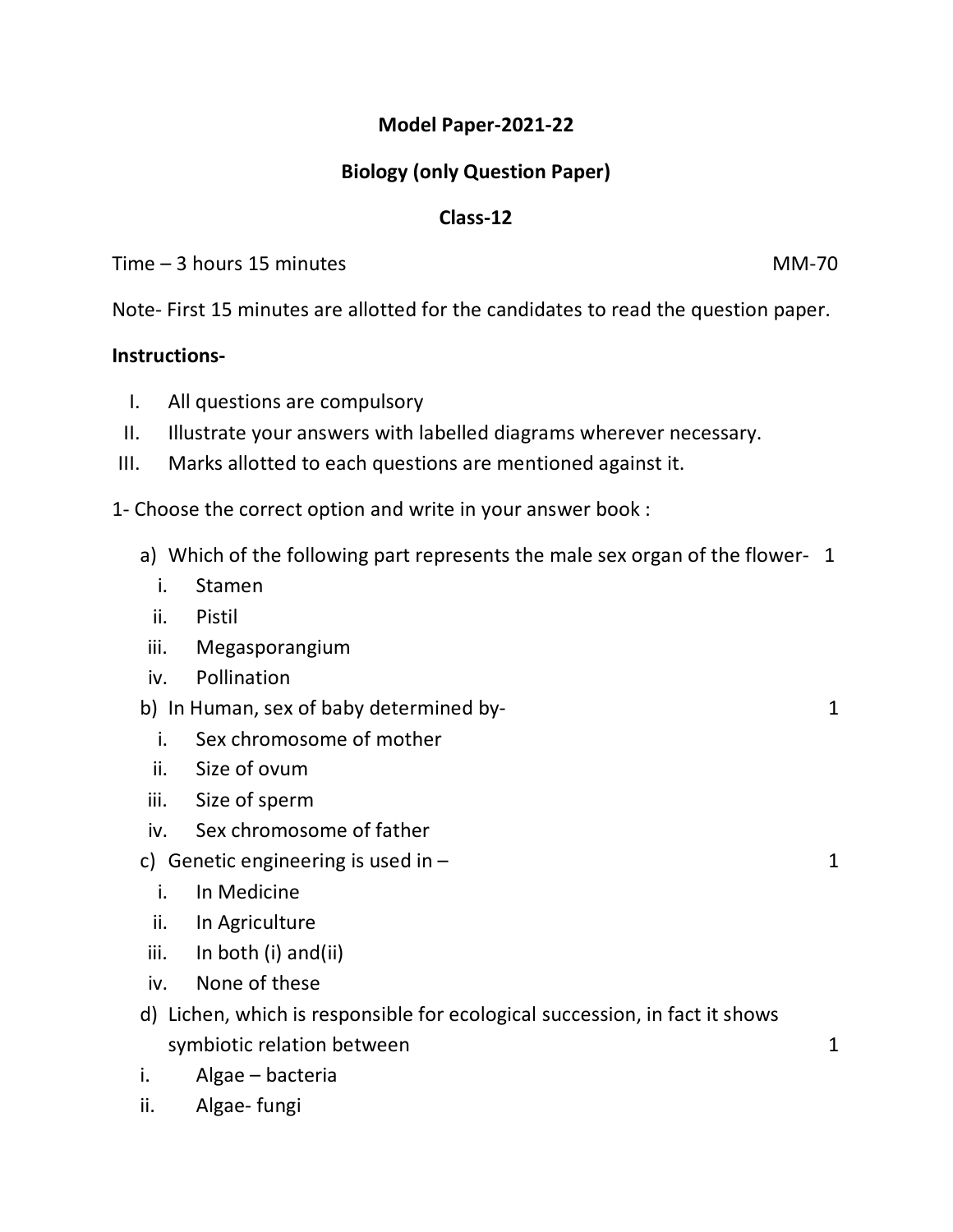- iii. Bacteria fungi
- iv. Fungi- bacteria
- 2- Very short answer type questions-

|                                                                                | a) Write chromosome number in klinefelter and turnor syndrome.<br>b) By which division do male germinal cells form sperms?<br>c) What is the number of chromosomes in pollen grain mother cell?<br>d) Write the name of enzyme which breaks the DNA in small segments.<br>e) What are plants called due to carbon dioxide fixation? | 1<br>$\mathbf 1$<br>$\mathbf{1}$<br>$\mathbf{1}$<br>1 |  |  |
|--------------------------------------------------------------------------------|-------------------------------------------------------------------------------------------------------------------------------------------------------------------------------------------------------------------------------------------------------------------------------------------------------------------------------------|-------------------------------------------------------|--|--|
|                                                                                | 3- Short answer type questions- I                                                                                                                                                                                                                                                                                                   |                                                       |  |  |
|                                                                                | a) Define sex determination in birds.<br>$\overline{2}$<br>b) Draw well labelled diagram of double helix DNA model proposed by Watson<br>and crick.<br>2                                                                                                                                                                            |                                                       |  |  |
|                                                                                | c) What is immunity?<br>$\overline{2}$                                                                                                                                                                                                                                                                                              |                                                       |  |  |
|                                                                                | d) An orchid plant is growing on the branch of mango tree. How would you                                                                                                                                                                                                                                                            |                                                       |  |  |
|                                                                                | describe the interaction between these two?<br>$\overline{2}$                                                                                                                                                                                                                                                                       |                                                       |  |  |
|                                                                                | e) Draw clean linear diagram of biological response.<br>2                                                                                                                                                                                                                                                                           |                                                       |  |  |
|                                                                                | Short answer type questions-II                                                                                                                                                                                                                                                                                                      |                                                       |  |  |
| 4 – a) Write any three differences between microsporangia and megasporangia. 3 |                                                                                                                                                                                                                                                                                                                                     |                                                       |  |  |
|                                                                                | b) In our society, when girls are born, only women are blamed. Define why it<br>is not correct.                                                                                                                                                                                                                                     | 3                                                     |  |  |
|                                                                                | c) Define Mendol's Law of dominance with the help of monohybrid cross.                                                                                                                                                                                                                                                              | 3                                                     |  |  |
|                                                                                | d) Which feature of DNA – helix help Watson and Crick to propose semi –<br>conservative hypothesis of DNA replication? Define it.                                                                                                                                                                                                   | 3                                                     |  |  |
|                                                                                | 5 - a) Draw clean and labelled diagram of life - cycle of Malaria parasite.                                                                                                                                                                                                                                                         | 3                                                     |  |  |
|                                                                                | b) How biological studies help us to control infectious diseases?                                                                                                                                                                                                                                                                   | 3                                                     |  |  |
|                                                                                | c) How biological fertilizers help to increase soil fertility?                                                                                                                                                                                                                                                                      | 3                                                     |  |  |